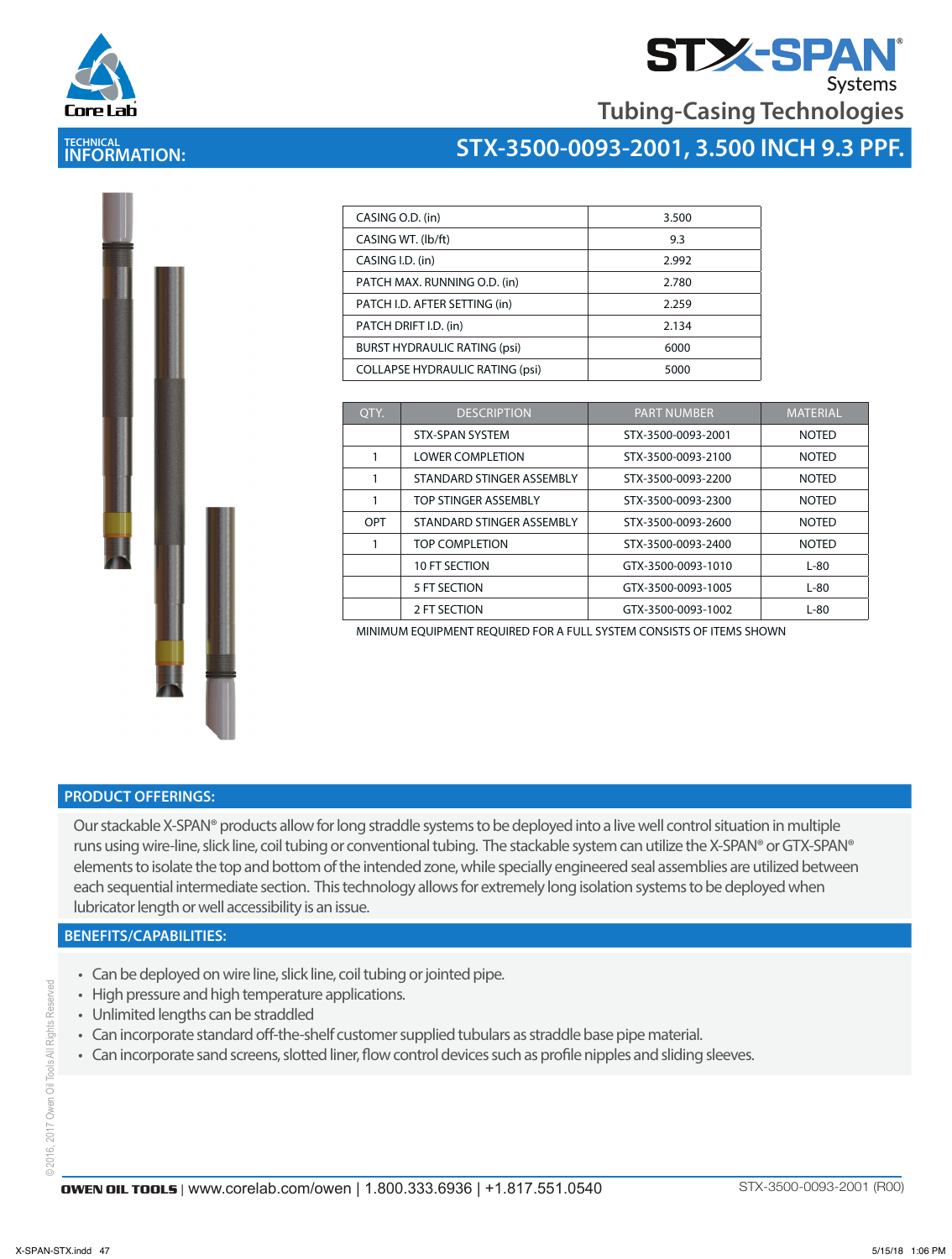



# **STX-3500-0093-2001, 3.500 INCH 9.3 PPF.**



| CASING O.D. (in)                       | 3.500 |
|----------------------------------------|-------|
| CASING WT. (lb/ft)                     | 9.3   |
| CASING I.D. (in)                       | 2.992 |
| PATCH MAX. RUNNING O.D. (in)           | 2.780 |
| PATCH I.D. AFTER SETTING (in)          | 2.259 |
| PATCH DRIFT I.D. (in)                  | 2.134 |
| <b>BURST HYDRAULIC RATING (psi)</b>    | 6000  |
| <b>COLLAPSE HYDRAULIC RATING (psi)</b> | 5000  |

| QTY.           | <b>DESCRIPTION</b>          | <b>PART NUMBER</b> | <b>MATERIAL</b>    |
|----------------|-----------------------------|--------------------|--------------------|
| $\mathbf{1}$   | <b>LOWER COMPLETION</b>     | STX-3500-0093-2100 | <b>NOTED</b>       |
| $\overline{2}$ | <b>ELASTOMER</b>            | GTX-3500-0093-6000 | <b>HSN</b>         |
| $\mathbf{1}$   | <b>BOX ELEMENT</b>          | GTX-3500-0093-1410 | 4140               |
| $\mathbf{1}$   | <b>BOTTOM SWAGE</b>         | GTX-3500-0093-1310 | 4140/4142          |
| $\mathbf{1}$   | O-RING                      | OOO-V569-142       | <b>VITON</b>       |
| $\mathbf{1}$   | O-RING                      | OOO-V569-143       | <b>VITON</b>       |
| $\mathbf{1}$   | 42 - 43K SHEAR RING         | PAT-3500-058       | 1026               |
| $\mathbf{1}$   | <b>SLEEVE NUT</b>           | SET-2687-130       | 4140/4142          |
| $\mathbf{1}$   | <b>SLEEVE LOCK NUT</b>      | SET-2125-121       | 4130 / 4140 / 4142 |
| $\mathbf{1}$   | <b>OUICK CHANGE NUT</b>     | SET-2687-131       | 4130 / 4140 / 4142 |
| $\mathbf{1}$   | <b>OUICK CHANGE ROD</b>     | SET-2125-130       | 4340               |
| $\mathbf{1}$   | <b>OUICK CHANGE NUT</b>     | SET-2125-131       | 4340               |
| $\mathbf{1}$   | TOP ADAPTER ROD             | SET-2125-132       | 4130/4140/4142     |
| $\mathbf{1}$   | ROD TANDEM CONNECTOR        | SET-2125-133       | 4130 / 4140 / 4142 |
| $\mathbf{1}$   | <b>BOTTOM ROD</b>           | SET-2125-136       | 4130 / 4140 / 4142 |
| $\mathbf{1}$   | <b>RELEASE RING ADAPTER</b> | SET-2125-145       | 4130 / 4140 / 4142 |
| $\mathbf{1}$   | <b>COLLET</b>               | SET-2125-161       | 4130/4140/4142     |
| $\mathbf{1}$   | <b>COLLET SUPPORT</b>       | SET-2125-155A      | 4140/4130          |
| $\mathbf{1}$   | <b>LOWER RECEIVER</b>       | STX-3500-0093-2130 | 4140               |
| $\mathbf{1}$   | <b>WICKER LATCH COLLET</b>  | STX-3500-0093-2553 | 4140               |
| $\mathbf{1}$   | SETTING SLEEVE              | SET-2125-162C      | <b>NOTED</b>       |
| $\mathbf{1}$   | SETTING SLEEVE LOWER        | SET-2125-162B      | 4140/4142          |
| 1              | SETTING SLEEVE UPPER        | SET-2125-162A      | 4140/4142          |

**OWEN OIL TOOLS** | www.corelab.com/owen | 1.800.333.6936 | +1.817.551.0540 STX-3500-0093-2001 (R00)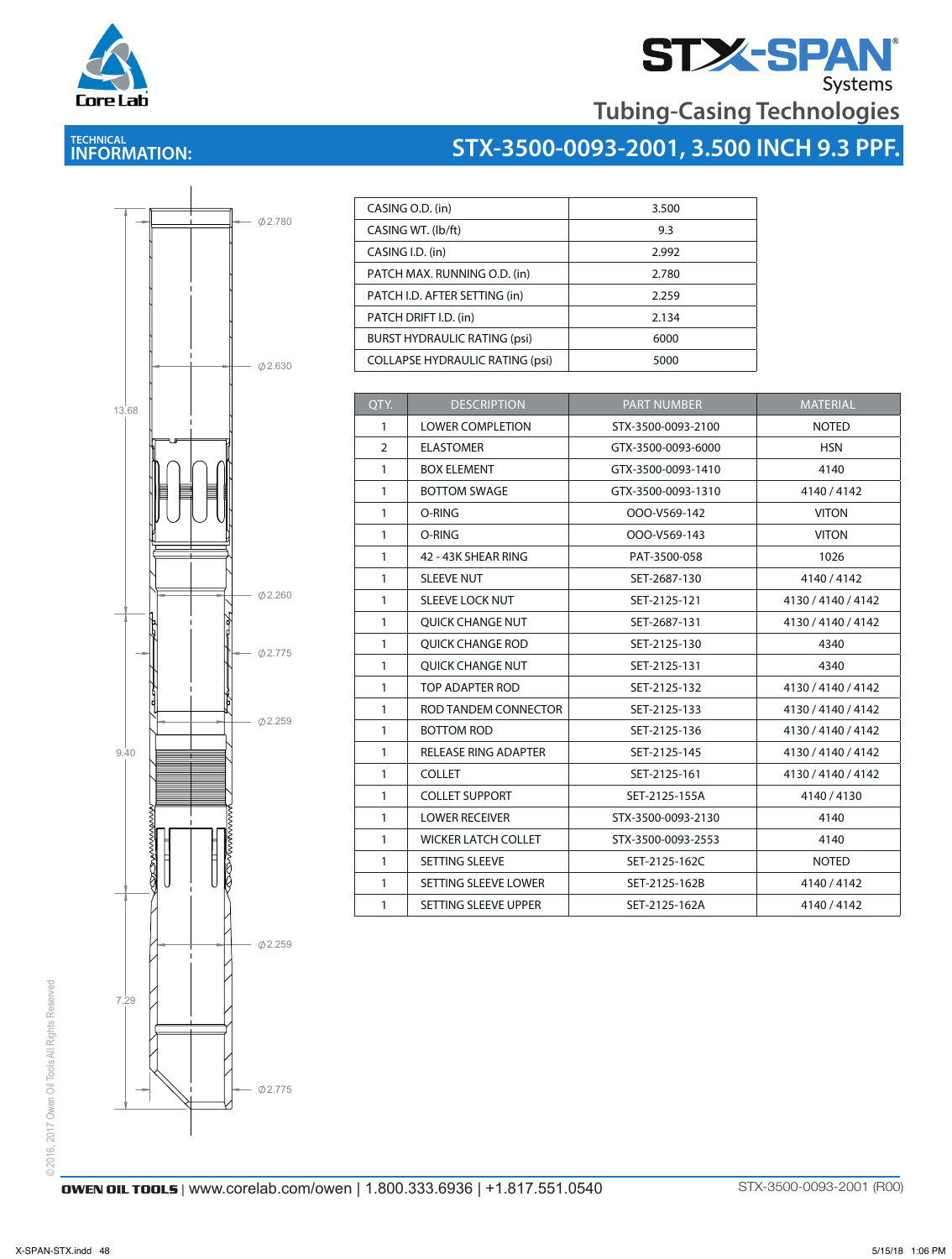



# **TECHNICAL INFORMATION:**

| <b>Tubing-Casing Technologies</b>       |  |
|-----------------------------------------|--|
| STX-3500-0093-2001, 3.500 INCH 9.3 PPF. |  |



| CASING O.D. (in)                       | 3.500 |
|----------------------------------------|-------|
| CASING WT. (lb/ft)                     | 9.3   |
| CASING I.D. (in)                       | 2.992 |
| PATCH MAX. RUNNING O.D. (in)           | 2.780 |
| PATCH I.D. AFTER SETTING (in)          | 2.259 |
| PATCH DRIFT I.D. (in)                  | 2.134 |
| <b>BURST HYDRAULIC RATING (psi)</b>    | 6000  |
| <b>COLLAPSE HYDRAULIC RATING (psi)</b> | 5000  |

LOWER STINGER ASSEMBLY STX-3500-0093-2200 NOTED

| QTY.           | <b>DESCRIPTION</b><br><b>PART NUMBER</b> |                    | <b>MATERIAL</b>        |
|----------------|------------------------------------------|--------------------|------------------------|
|                | <b>LOWER STINGER ASSEMBLY</b>            | STX-3500-0093-2200 | <b>NOTED</b>           |
| $\mathbf{1}$   | STANDARD STINGER L.H. W/90 DEG<br>WICKER | STX-3500-0093-2220 | 4140                   |
| 1              | <b>STANDARD RECEIVER</b>                 | STX-3500-0093-2530 | 4140                   |
| <b>OPT</b>     | 10 FT. SECTION                           | GTX-3500-0093-1010 | $L-80$                 |
| $\mathbf{1}$   | SEAL RETAINER RING L/H                   | STX-3500-0093-2555 | 4140                   |
| 1              | <b>WICKER LATCH COLLET</b>               | STX-3500-0093-2551 | 4140                   |
| 1              | "V" SEAL STACK                           | STX-3500-0093-2500 | VITON / TEFLON / RYTON |
| 2              | O-RING                                   | OOO-V569-142       | <b>VITON</b>           |
| $\overline{2}$ | O-RING                                   | OOO-V569-143       | <b>VITON</b>           |
| 1              | DEPLOYMENT AND RETRIEVAL TOOL            | DRT-3500-0093-1001 | <b>NOTED</b>           |
|                | STANDARD STINGER ASSEMBLY                | STX-3500-0093-2600 | <b>NOTED</b>           |
| $\mathbf{1}$   | STANDARD STINGER                         | STX-3500-0093-2230 | 4140                   |
| $\mathbf{1}$   | <b>STANDARD RECEIVER</b>                 | STX-3500-0093-2530 | 4140                   |
| <b>OPT</b>     | 10 FT. SECTION                           | GTX-3500-0093-1010 | $L-80$                 |
| $\mathbf{1}$   | SEAL RETAINER RING                       | STX-3500-0093-2550 | 4140                   |
| $\mathbf{1}$   | <b>WICKER LATCH COLLET</b>               | STX-3500-0093-2551 | 4140                   |
| $\mathbf{1}$   | "V" SEAL STACK                           | STX-3500-0093-2500 | VITON / TEFLON / RYTON |
| $\overline{2}$ | O-RING                                   | OOO-V569-142       | <b>VITON</b>           |
| $\overline{2}$ | O-RING                                   | OOO-V569-143       | <b>VITON</b>           |
| $\mathbf{1}$   | DEPLOYMENT AND RETRIEVAL TOOL            | DRT-3500-0093-1001 | <b>NOTED</b>           |
|                | TOP STINGER ASSEMBLY                     | STX-3500-0093-2300 | <b>NOTED</b>           |
| $\mathbf{1}$   | TOP SEAL BORE RECEIVER                   | STX-3500-0093-2330 | 4140                   |
| $\mathbf{1}$   | <b>STANDARD STINGER</b>                  | STX-3500-0093-2230 | 4140                   |
| $\mathbf{1}$   | 10 FT. SECTION                           | GTX-3500-0093-1010 | $L-80$                 |
| $\mathbf{1}$   | SEAL RETAINER RING                       | STX-3500-0093-2550 | 4140                   |
| $\mathbf{1}$   | <b>WICKER LATCH COLLET</b>               | STX-3500-0093-2552 | 4140                   |
| $\mathbf{1}$   | "V" SEAL STACK                           | STX-3500-0093-2500 | VITON / TEFLON / RYTON |
| $\overline{2}$ | O-RING                                   | OOO-V569-142       | <b>VITON</b>           |
| $\overline{2}$ | $O-RING$                                 | OOO-V569-143       | <b>VITON</b>           |
| $\mathbf{1}$   | DEPLOYMENT AND RETRIEVAL TOOL            | DRT-3500-0093-1001 | <b>NOTED</b>           |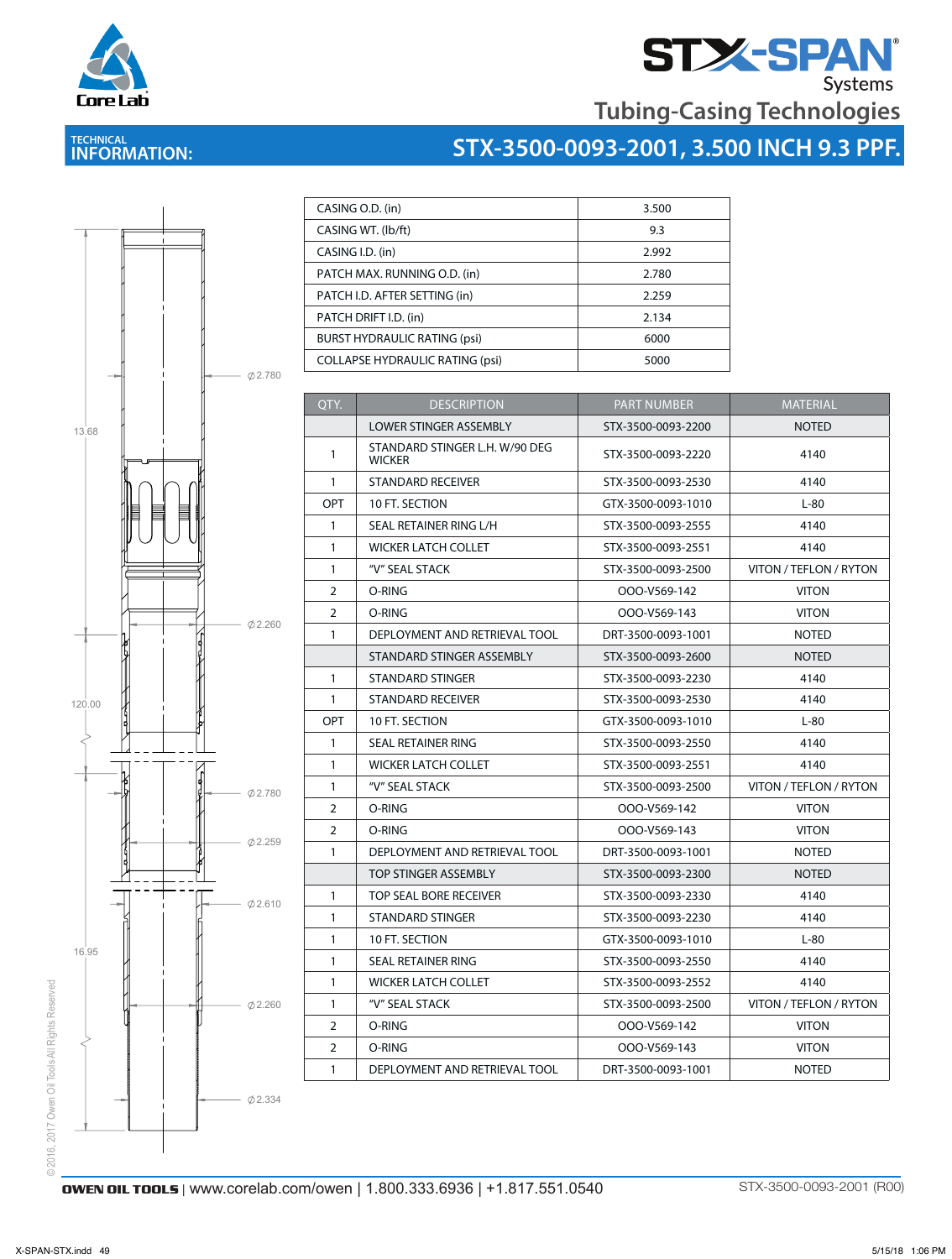

# **STAN**<br>Tubing-Casing Technologies

## **TECHNICAL INFORMATION:**





| CASING O.D. (in)                       | 3.500 |
|----------------------------------------|-------|
| CASING WT. (lb/ft)                     | 9.3   |
| CASING I.D. (in)                       | 2.992 |
| PATCH MAX. RUNNING O.D. (in)           | 2.780 |
| PATCH I.D. AFTER SETTING (in)          | 2.259 |
| PATCH DRIFT I.D. (in)                  | 2.134 |
| <b>BURST HYDRAULIC RATING (psi)</b>    | 6000  |
| <b>COLLAPSE HYDRAULIC RATING (psi)</b> | 5000  |

| QTY.           | <b>DESCRIPTION</b>          | <b>PART NUMBER</b> | <b>MATERIAL</b>        |
|----------------|-----------------------------|--------------------|------------------------|
| 1              | <b>TOP COMPLETION</b>       | STX-3500-0093-2400 | <b>NOTED</b>           |
| $\overline{2}$ | <b>ELASTOMER</b>            | GTX-3500-0093-6000 | <b>HSN</b>             |
| $\mathbf{1}$   | PIN ELEMENT                 | GTX-3500-0093-1210 | 4140 L-80              |
| $\mathbf{1}$   | <b>TOP SWAGE</b>            | GTX-3500-0093-1110 | 4140 L-80              |
| $\overline{2}$ | O-RING                      | OOO-V569-142       | <b>VITON</b>           |
| $\overline{2}$ | O-RING                      | OOO-V569-143       | <b>VITON</b>           |
| $\mathbf{1}$   | 42 - 43K SHEAR RING         | PAT-3500-058       | 1026                   |
| $\mathbf{1}$   | <b>SLEEVE NUT</b>           | SET-2687-130       | 4140/4142              |
| $\mathbf{1}$   | <b>SLEEVE LOCK NUT</b>      | SET-2125-121       | 4130 / 4140 / 4142     |
| $\mathbf{1}$   | SETTING SLEEVE              | SET-2125-160       | 4140                   |
| $\mathbf{1}$   | <b>OUICK CHANGE NUT</b>     | SET-2687-131       | 4130 / 4140 / 4142     |
| $\mathbf{1}$   | <b>OUICK CHANGE ROD</b>     | SET-2125-130       | 4340                   |
| $\mathbf{1}$   | <b>OUICK CHANGE NUT</b>     | SET-2125-131       | 4340                   |
| $\mathbf{1}$   | TOP ADAPTER ROD             | SET-2125-132       | 4130 / 4140 / 4142     |
| $\mathbf{1}$   | ROD TANDEM CONNECTOR        | SET-2125-133       | 4130 / 4140 / 4142     |
| $\mathbf{1}$   | <b>BOTTOM ROD</b>           | SET-2125-136       | 4130 / 4140 / 4142     |
| $\mathbf{1}$   | <b>RELEASE RING ADAPTER</b> | SET-2125-145       | 4130 / 4140 / 4142     |
| $\mathbf{1}$   | <b>COLLET</b>               | SET-2125-161       | 4130 / 4140 / 4142     |
| $\mathbf{1}$   | <b>COLLET SUPPORT</b>       | SET-2125-155A      | 4140/4130              |
| $\mathbf{1}$   | <b>PROFILE SUB</b>          | STX-3500-0093-2450 | 4140                   |
| $\mathbf{1}$   | <b>SEAL RETAINER RING</b>   | STX-3500-0093-2554 | 4140                   |
| $\mathbf{1}$   | "V" SEAL STACK              | STX-3500-0093-2500 | VITON / TEFLON / RYTON |
| $\mathbf{1}$   | <b>TOP STINGER</b>          | STX-3500-0093-2340 | 4140                   |

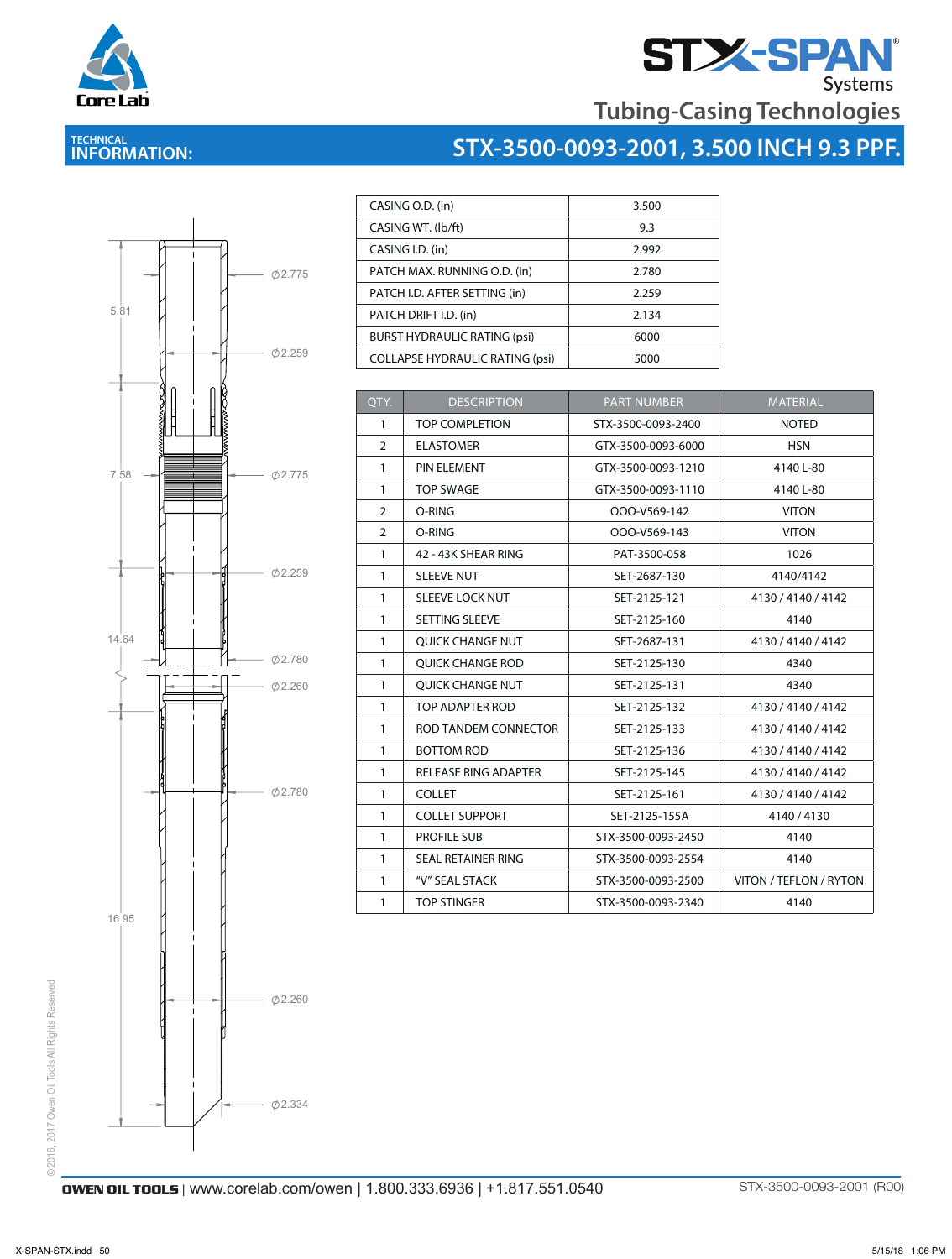



## **SECTION SPECIFICATIONS:**



| <b>PART NUMBER</b>          | <b>LENGTH</b><br>(INCHES) | OAL<br>(INCHES) | <b>WEIGHT</b><br>(LBS.) | <b>MATERIAL</b> |
|-----------------------------|---------------------------|-----------------|-------------------------|-----------------|
| GTX-3500-0093-1010          | 123.32                    | 120             | 68.1                    | $L-80$          |
| GTX-3500-0093-1005          | 63.32                     | 60              | 34.1                    | L-80            |
| GTX-3500-0093-1002          | 27.32                     | 24              | 13.6                    | L-80            |
|                             |                           |                 |                         |                 |
| <b>PATCH TENSILE RATING</b> |                           |                 | 44,000 LBF              |                 |

GTX-3500-0093-1010 123.32 120 68.1 L-80

**STX-3500-0093-2001, 3.500 INCH 9.3 PPF.**

|                    | <b>WEIGHT (LBS.)</b> |              | H                |
|--------------------|----------------------|--------------|------------------|
| STX-3500-0093-2100 | 113.6                | SET-2687-200 | $2 - 11/16$ H    |
| STX-3500-0093-2200 | 102.4                |              | <b>SCREEN SI</b> |
| STX-3500-0093-2300 | 102.4                |              | <b>CIRCULAT</b>  |
| STX-3500-0093-2600 | 102.4                |              | <b>DUMP SUI</b>  |
| STX-3500-0093-2400 | 117.7                |              |                  |

## **SYSTEM WEIGHTS SETTING TOOL OPTIONS:**

| $T$ (LBS.) | <b>HYDRAULIC</b> |                        |                 | WEIGHT (LBS) |
|------------|------------------|------------------------|-----------------|--------------|
| 3.6        | SET-2687-200     | 2-11/16 HYDRAULIC      |                 | 150          |
| 2.4        |                  | <b>SCREEN SUB</b>      | OT0798-288A-000 |              |
| 2.4        |                  | <b>CIRCULATION SUB</b> | SET-2875-010    |              |
| 2.4        |                  | DUMP SUB               | SET-2125-200    |              |

| PYROTECHNIC  |                |              | <b>WEIGHT (LBS)</b> |
|--------------|----------------|--------------|---------------------|
| SET-2687-101 | 2-11/16 MSST   |              | 90                  |
|              | POWER CHARGE   | JEC-5334-104 |                     |
|              |                | JEC-0212-044 |                     |
|              | <b>IGNITER</b> | DET-5306-074 |                     |
|              |                | DET-5306-008 |                     |